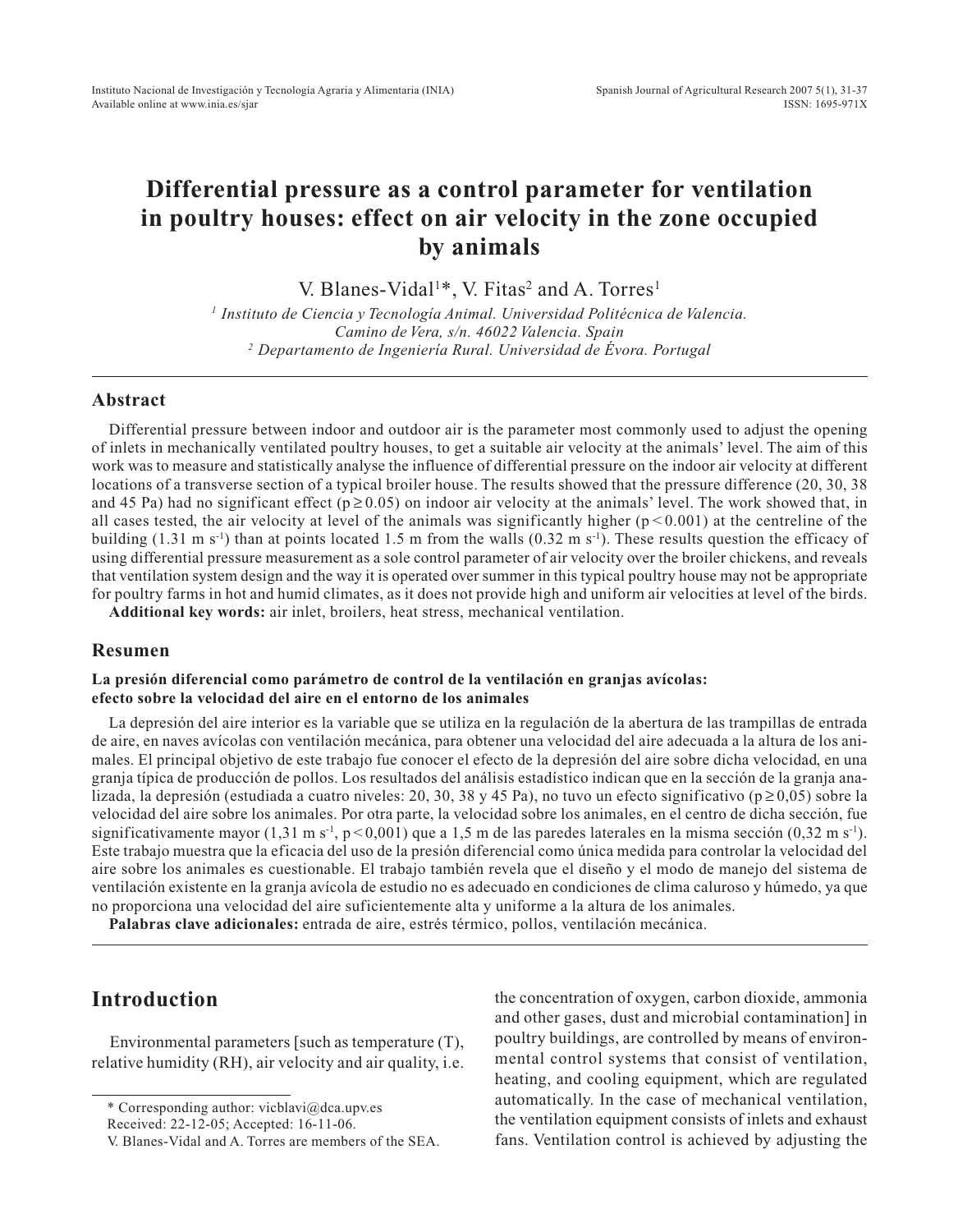inlets and the fans (by switching fans on or off, or by adjusting fan speed).

Ventilation flow in the building influences heat, moisture and gas balance, and thus it affects the indoor T, RH and gas concentration (Blanes and Pedersen, 2005). In some Mediterranean areas, where the climate is warm and humid in the summer and cold in the winter, the ventilation fans in poultry houses are usually regulated according to temperature (for almost the whole year) or on humidity criteria (usually, in the winter).

The ventilation, together with some other factors, such as building geometry, location, number and size of the inlets and exhaust fans and the presence of indoor obstacles, determines the airflow pattern in the buildings and, therefore, air velocity in the zone occupied by the animals (Harral and Boon, 1997; Smith *et al.*, 1999; Bjerg *et al.*, 2000, 2002).

Air velocity has an important influence on animal heat loss. Consequently, under Mediterranean conditions, when the outdoor T and RH are extremely high and the efficiency of the evaporative cooling systems on the farm decreases, air velocity becomes a decisive factor in the control of animal heat stress (Lott *et al*., 1998; Yahav *et al.*, 2001, 2004; Yanagi *et al.*, 2002; Simmons *et al.*, 2003; Tao and Xin, 2003; Dozier *et al.,* 2005). Therefore, the proper operation and control of the ventilation systems of Mediterranean poultry farms are important, not only for the control of the indoor T, RH, and gas concentration, but also to achieve a suitable air velocity over the animals, especially in the summer.

In practice, ventilation is regulated, on most farms, by setting the ventilation flow (according to air T or RH), and adjusting the inlet size (according to the pressure difference between the indoor and outdoor air). Differential pressure sensors are usually part of the environmental control equipment which control the inlets; and the slot size is adjusted so the pressure difference is almost constant and equal to set number.

The relationship between ventilation flow and indoor T, RH and air quality can be defined on a theoretical basis, by means of relatively simple heat, moisture and gas concentration balances, respectively. Therefore, by adjusting airflow rate, it is possible to obtain a T, RH, and gas concentration suitable for the birds (Schauberger *et al.,* 2000).

However, the relationship between differential pressure (the variable used for inlet slot adjustment) and air velocity in the zone occupied by the birds is uncertain, and has not been studied sufficiently in previous works.

The aim of this work was to measure and statistically analyse the air velocity in a typical poultry house, at different levels of pressure difference, under the ventilation conditions used in summer on a farm; to assess the effect of pressure variation on air velocity.

# **Material and Methods**

# **Experimental building**

The experimental building (Fig. 1) was a typical Mediterranean poultry house, equipped with conventional cross-ventilation by negative pressure. Building dimensions were: length, 69.76 m; width, 14.95 m; side-wall height, 2.36 m, and the maximum distance from floor to ceiling, 3.94 m.

The animal house had 56 sidewall prefabricated inlets (Gasnet S.L, Villareal, Spain), which were 81 cm wide and 26.5 cm high (Fig. 1B). Their central horizontal axis was 1.79 m above floor. Opening of the inlets was controlled by bottom-hinged flaps.

Nine exhaust fans were located in the opposite wall (Fig. 1A): six were type A (Model Euroemme EM50- 1.5 CV, Munters Europe, Sollentuna, Sweden) with a diameter of 0.63 m, and an airflow rate of  $36,000 \text{ m}^3 \text{ h}^{-1}$ ; and three were type B (Model FC 063-0.7 kW, Ziehl-Abegg AG, Künzelsau, Germany), with a diameter of 0.32 m and ventilation rate of  $10,500$  m<sup>3</sup> h<sup>-1</sup>.

## **Instrumentation**

A computerized velocity, T and pressure variation sensing system (Guijarro *et al.*, 2004) measured air velocity. The system was based on a portable computer, a data acquisition card (DAQ), and a configurable set of sensors and associated electronic circuits. Air velocity was estimated by means of constant T hot wire anemometry. Air velocity sensors were RTD's (Resistant Temperature Detectors) from Omega Engineering Inc. (2004). Each air velocity sensor consisted of a thin layer of platinum deposited on a small ceramic substrate, of  $2 \times 10$  mm. This complies with DIN 43760 and BS 1904 standards. The RTD sensors were maintained at a constant temperature of 60ºC. The voltage applied to each sensor needed to maintain this temperature under different flow conditions, was related to air velocity over the sensor, according to King's law (Zhang *et al.,* 1996).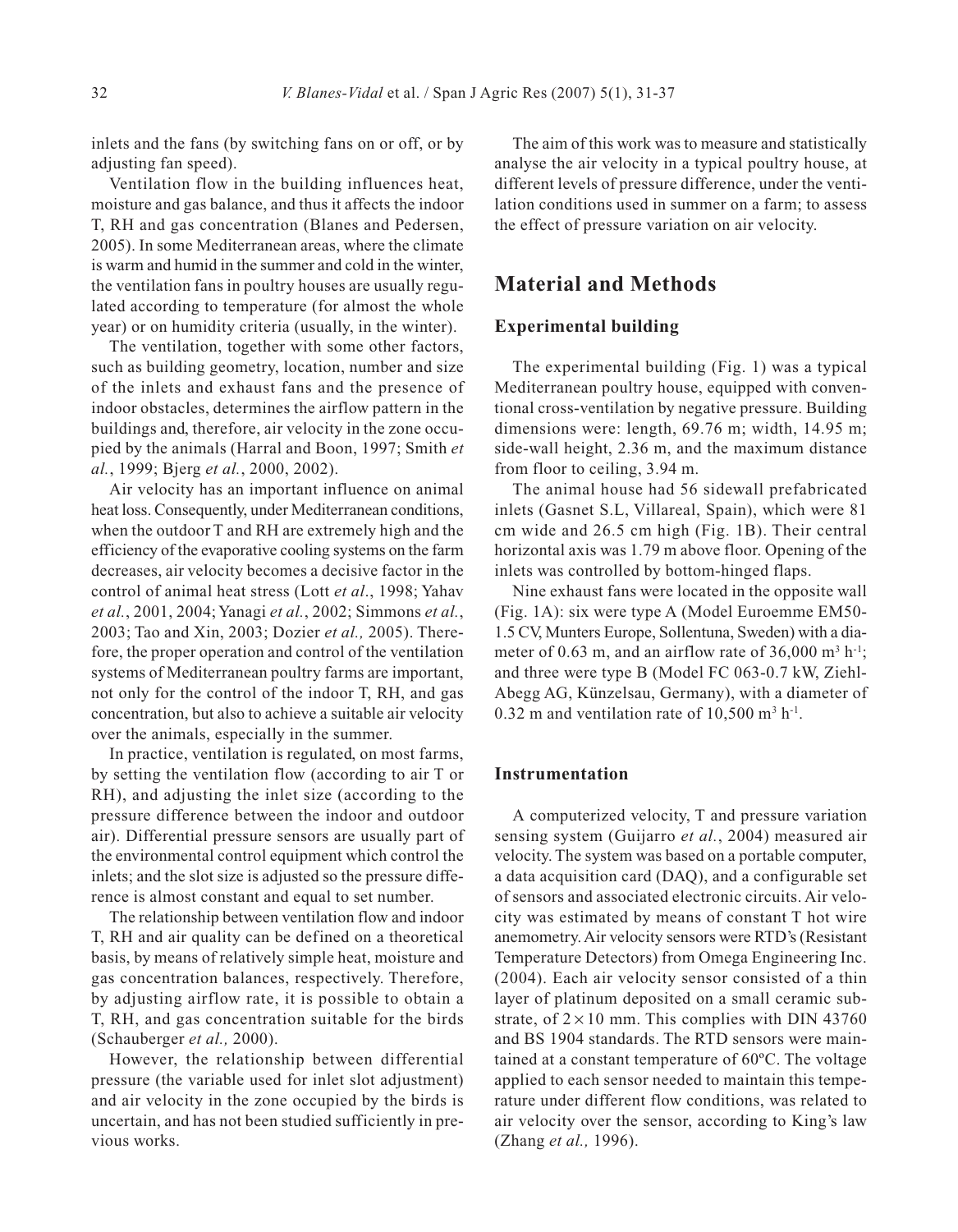

The accuracy of the computerized sensing system, after calibration, was for air velocity measurements, better than  $0.05$  m s<sup>-1</sup> in the range 0.1 to 2 m s<sup>-1</sup> and better than  $2\%$  in the range 2 to 7 m s<sup>-1</sup>. Differential pressure was measured with the differential pressure sensor normally used in the experimental shed (Tuffigo Avistar, Quimper, France; accuracy of  $\pm$  5 Pa).

For indoor measurements air velocity sensors were placed in pairs, on a mobile post (Fig. 1C) at three heights: i) the animal occupied height (0.2 m); ii) the level at which air T sensors of the farm were usually located (0.6 m); and iii) the height where higher air velocities were expected (2 m).

### **Experimental conditions**

The trials were conducted under the ventilation conditions that are commonly used during summer on the farm, i.e. alternating operation of fans 1, 4 and 7, and of fans 3, 6 and 9, at the rate of 1 min set<sup>-1</sup>. The remaining fans were not run during the trials. This ventilation procedure (alternative running of certain fan combinations) is used to renew the indoor air in the house with longitudinal uniformity.

The inlets slots were adjusted to obtain the differential pressures shown in Table 1, at each level. The levels were selected based on the recommendations of the ventilation systems providers.

#### **Measurements**

The section of the house tested was equidistant between Nos. 1 and 3. This was 8.24 m from one of the gable ends, and was expected to be a section with lower

**Table 1.** Differential pressure and inlet slot used during the experiment

| Level | Differential pressure<br>(Pa) | Inlets slot<br>(c <sub>m</sub> ) |
|-------|-------------------------------|----------------------------------|
|       | 20                            | 18                               |
| 2     | 30                            | 14.5                             |
| κ     | 38                            | 12                               |
|       | 45                            | 11.5                             |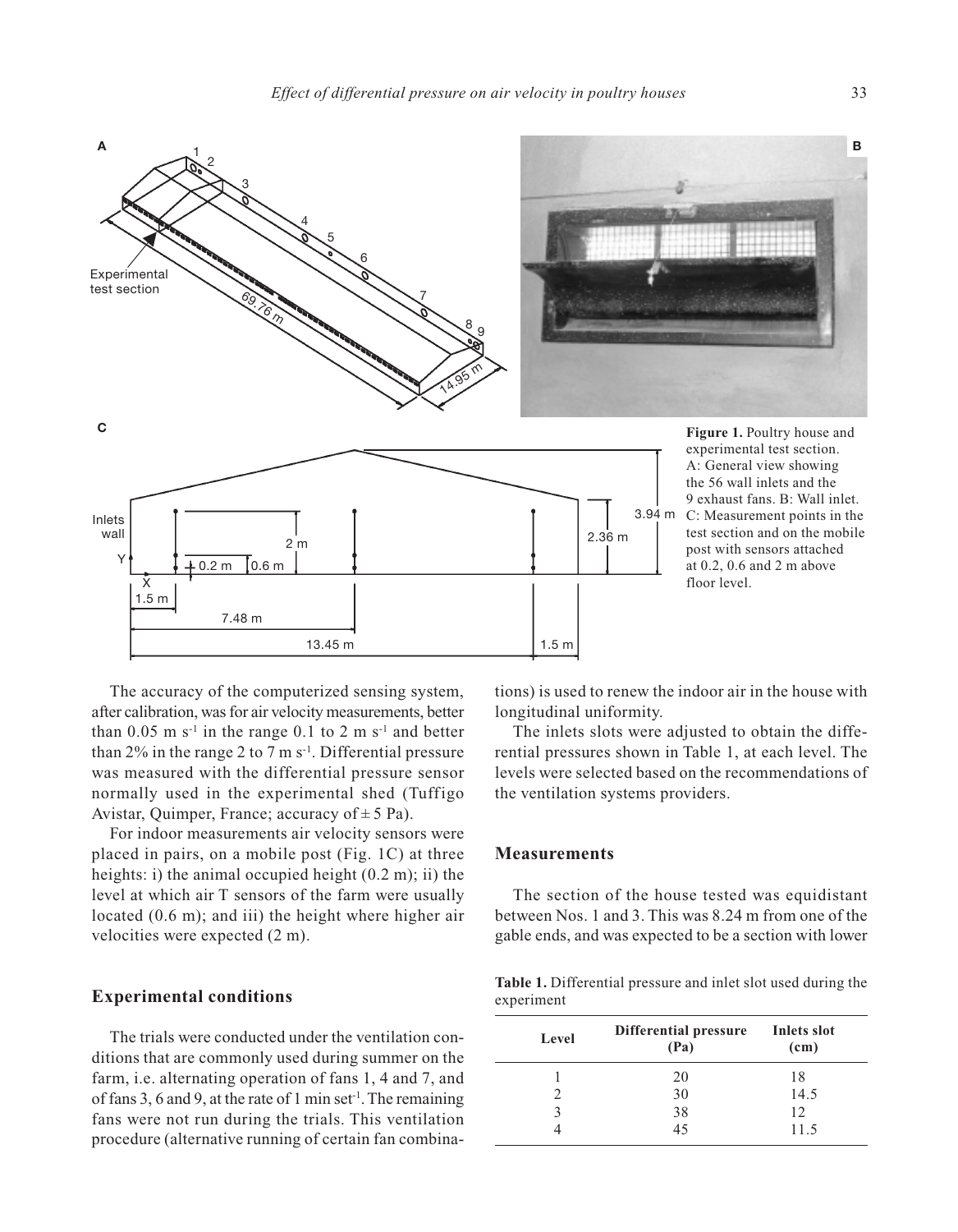| <b>Factor</b> | <b>Description</b>                                                                     | Level                                |
|---------------|----------------------------------------------------------------------------------------|--------------------------------------|
| Pressure      | Differential pressure between<br>indoor and outdoor air                                | $20$ Pa<br>30 Pa<br>38 Pa<br>45 Pa   |
|               | Location Location of the mobile post<br>in the house test section<br>$(X$ -coordinate) | 1.5 m<br>7.48 m<br>$13.45 \text{ m}$ |
| Fans          | Group of fans running<br>in the house                                                  | Fans 1, 4 and 7<br>Fans 3, 6 and 9   |

**Table 2.** Factors subjected to statistical analysis (ANOVA)

air velocity. Air speed and T in the test section were monitored at nine locations. The mobile post, with the measuring equipment was placed at points 1.5 m, 7.48 m and 13.45 m from the house sidewall (Fig. 1C).

The differential pressure variable was set at 20, 30, 38 and 45 Pa. All of these values are in the normal range of adjustment used on the farm. At each pressure level, two groups of fans worked alternately: group A (Fans 1, 4 and 7) and group B (Fans 3, 6 and 9).

For each differential pressure level, set of fans running, and location of the post, the air velocity for each sensor was the average of 30 measurements.

#### **Statistical analysis**

Analysis of variance (ANOVA) was performed, to study the effect of the factors shown in Table 2, and their interactions, on air velocity  $(m s<sup>-1</sup>)$ : i) at 0.2 m above the floor  $(V_{0.2m})$ , ii) at 0.6 m above the floor  $(V_{0.6m})$ , and iii) at 2 m above the floor  $(V_{2m})$ . Statistical analysis used the SAS© ANOVA procedure (SAS, 1998).

# **Results**

Incoming air velocity is shown in Table 3 for the different pressure levels.

**Table 3.** Air velocity of incoming air in the house

|                         | Incoming air velocity |                                      |  |
|-------------------------|-----------------------|--------------------------------------|--|
| <b>Pressure</b><br>(Pa) | Mean<br>$(m s^{-1})$  | <b>Std deviation</b><br>$(m s^{-1})$ |  |
| 20                      | 5.07                  | 0.21                                 |  |
| 30                      | 6.28                  | 0.32                                 |  |
| 38                      | 7.01                  | 0.38                                 |  |
| 45                      | 7.50                  | 0.73                                 |  |

| deviation)               |             |             |              |  |
|--------------------------|-------------|-------------|--------------|--|
| <b>Presssure</b><br>(Pa) | $X = 1.5$ m | $X = 7.5$ m | $X = 13.5$ m |  |
| 20                       | 0.34(0.19)  | 1.23(0.23)  | 0.26(0.15)   |  |
| 30                       | 0.30(0.18)  | 1.26(0.25)  | 0.41(0.21)   |  |
| 38                       | 0.28(0.21)  | 1.37(0.23)  | 0.33(0.19)   |  |
| 45                       | 0.32(0.19)  | 1.38(0.20)  | 0.31(0.18)   |  |

Mean 0.31 1.31 0.33

**Table 4.** Air velocity  $(m s^{-1})$  at bird level depending on the pressure difference and the X-coordinate; mean (standard

With regard to indoor velocities, the measured air velocity at 0.2 m above floor level, according to pressure difference and location of the mobile post along the X-axis, are shown in Table 4. Average air velocity at the centreline of the building, for all four differential pressure levels was  $1.31 \text{ m s}^{-1}$ . The mean air velocity at 1.5 m from the side wall was much lower (0.31 and  $0.33 \text{ m s}^{-1}$ ). Table 5 shows the air velocity at  $0.2 \text{ m}$  above floor level at 1.5, 7.5 and 13.5 m from the inlet wall with the two different sets of fans running.

Table 6 gives the results of the statistical analysis. The results show that «Location» had a highly significant effect ( $p < 0.001$ ) on air velocity at the animal level (0.2 m above the floor). This implies that air velocity over the animals in summer, in the test section of the house, varied significantly across the cross axis of the building (X-coordinate). The significant interaction

**Table 5.** Air velocity  $(m s^{-1})$  at bird level depending on the set of fans in use and the X-coordinate; mean (standard deviation)

| <b>Fan set</b> | $X = 1.5$ m | $X = 7.5$ m | $X = 13.5$ m |
|----------------|-------------|-------------|--------------|
| 1, 4, 7        | 0.29(0.21)  | 1.40(0.24)  | 0.35(0.19)   |
| 3, 6, 9        | 0.32(0.19)  | 1.22(0.23)  | 0.30(0.19)   |

**Table 6.** ANOVA results (probability)

| Factor              | d.f. <sup>1</sup> | Dependent variable |            |          |
|---------------------|-------------------|--------------------|------------|----------|
|                     |                   | $V_{0.2 m}$        | $V_{6.6m}$ | $V_{2m}$ |
| Pressure            | 3                 | 0.127              | 0.056      | 0.110    |
| Location            | 2                 | 0.000              | 0.000      | 0.031    |
| Fan set             | 1                 | 0.007              | 0.081      | 0.078    |
| Pressure x Location | 6                 | 0.035              | 0.336      | 0.177    |
| Pressure x Fan set  | 3                 | 0.877              | 0.589      | 0.313    |
| Location x Fan set  | 2                 | 0.005              | 0.096      | 0.807    |

<sup>1</sup> d.f.: degrees of freedom.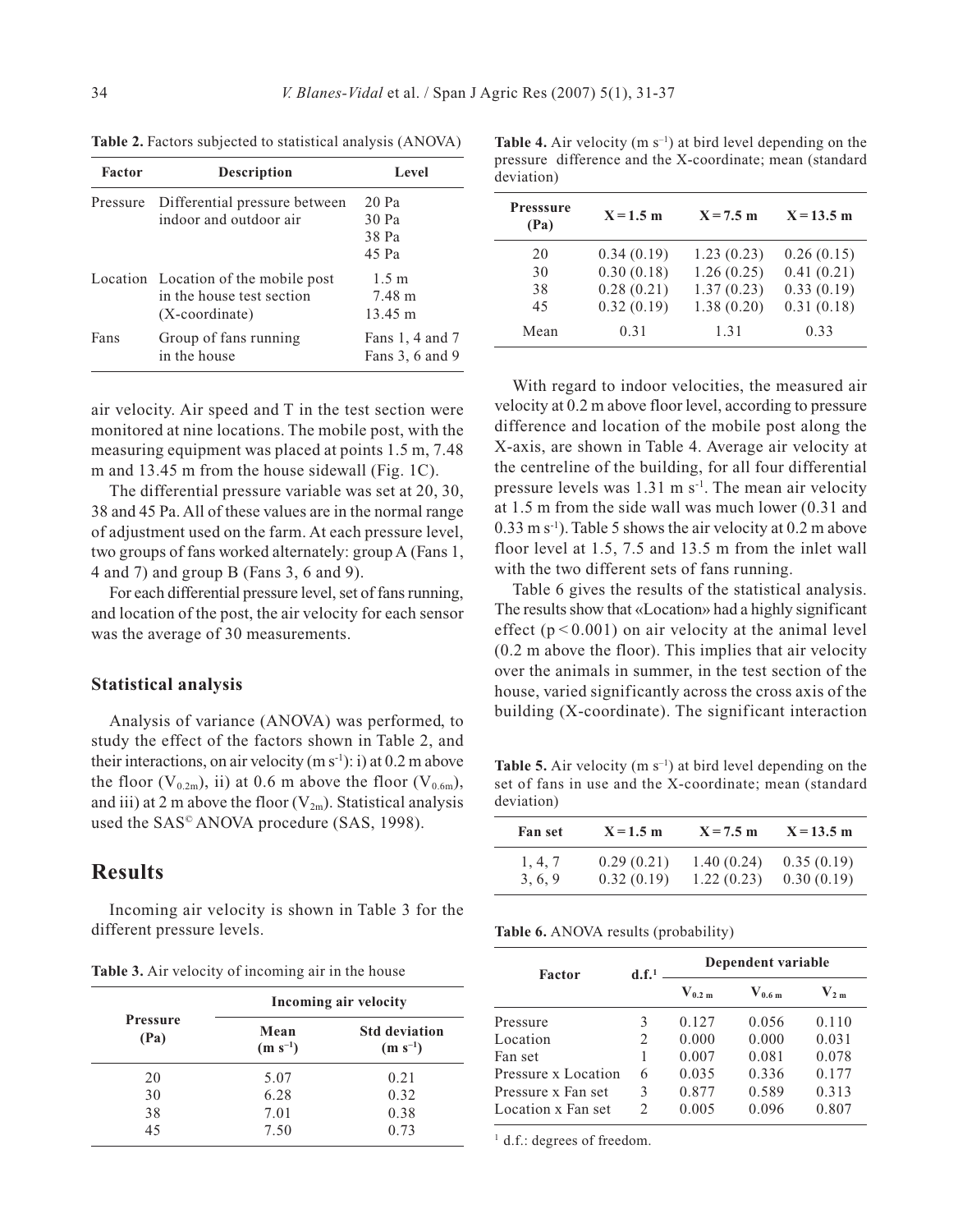«Pressure»  $\times$  «Location» ( $p$  < 0.05) implies that the effect of modifying the inlets slot, (and thus the pressure difference), differed depending on location  $(X = 1.5 \text{ m}, X = 7.48 \text{ m} \text{ or } X = 13.45 \text{ m}).$ 

The fan combination being used (factor «Fans») also had a significant effect  $(p < 0.01)$  on air velocity at 0.2 m above the floor. However, the differential pressures did not significantly affect ( $p > 0.05$ ) air velocity at 0.2 m above floor level in the test section of the broiler house.

Fig. 2 shows the air velocity at 0.2, 0.6 and 2 m above the floor level, measured at the three X-coordinates of the test section of the poultry house and averaged over all pressure levels. Air velocity at 0.2, 0.6 and 2 m showed the same trend being higher at the centreline of the house and lower close to the ends along the transverse plane, being more noticeable at 0.2 and 0.6 m above the floor.

# **Discussion**

# **Air velocity at 0.2 m**

Air velocity at 0.2 m above the floor is the most important dependent variable in the analysis, as it is the air velocity over the birds.

Differential pressure had no effect ( $p \ge 0.05$ ) on air velocity at 0.2 m above the floor. This result brings into question the efficacy of using differential pressure measurement as the sole control parameter for setting air velocity over the broilers.

With regard to the suitability of air velocity measured to the birds' needs, Tao and Xin (2003) investigated the relative importance of air temperature, humidity and velocity on the homeostasis of market-size broilers



**Figure 2.** Mean air velocity at  $\Box$  0.2 m,  $\Box$  0.6 m and  $\Box$  2.0 m, depending of the X-coordinate in the house test section. Error bars show standard deviation.

by developing a temperature-humidity-velocity index (THIV) during acute heat exposure. According to the index, broilers at 46 days of age and 2.8 kg body weight, subjected to a T of 35ºC and an 80% RH (which can occur inside Mediterranean poultry farm houses in the summer), can be in a heat stress «alert state» in 10, 45, 90 and 120 min, when the air velocity is 0.1, 0.5, 1.0 and 1.2 m  $s^{-1}$ , respectively. An alert situation is defined as body T rise of 1ºC. When air velocity around the birds is  $0.1 \text{ m s}^{-1}$ , an «emergency state» (a body T rise of 4ºC) is reached in 90 min and in 180 min if the air velocity is 1 m s-1. Yahav *et al.* (2001) recommend velocities of  $1.5$  to  $2 \text{ m s}^{-1}$  when broilers are under very hot conditions ( $\approx 35^{\circ}$ C).

In this work, the air velocity at the height of the broilers in the experimental poultry house (Table 4), had low uniformity along the transverse plane, under ventilation conditions that are common in summer. The air velocity at the centre of the test section  $(1.31 \text{ m s}^{-1})$ , would provide a more comfortable environment for broilers, grown in the summer, than the air velocity achieved at 1.5 m from the inlet wall  $(0.31 \text{ m s}^{-1})$  or the fan wall  $(0.33 \text{ m s}^{-1})$ .

This result suggests indirect negative consequences on comfort of the broilers. Differences in indoor conditions (including air velocity over the animals), inside a poultry house, can cause behavioural responses that entail the animals migrating to parts of the shed where the environment conditions are better (Tabler *et al*., 2002). If this movement is widespread, in the flock, it can lead to environmental deterioration in those areas, due to increased heat stress associated with the high concentration of animals, as from a thermodynamic point of view, they are heat sources. Consequently, the uniformity of air velocity in the part of the house occupied by birds is important, to prevent animal moving to crowded areas, which would contribute to increase animal deaths.

With regarding the fans (Table 6), the results showed  $(p > 0.05)$  that the air velocity in the zone occupied by the broilers in the test section of the house (which was equidistant between fans 1 and 3) varied depending on which set of fans was running. This was despite the fact that both fans were identical and were located at the same distance from the test section. Air velocity in the test section was affected by which set of fans was in use, obviously, those parts of the house which were not equidistant would be even more influenced by which group of fans was running. Thus, the results suggest that alternate fan operation would be preferable to the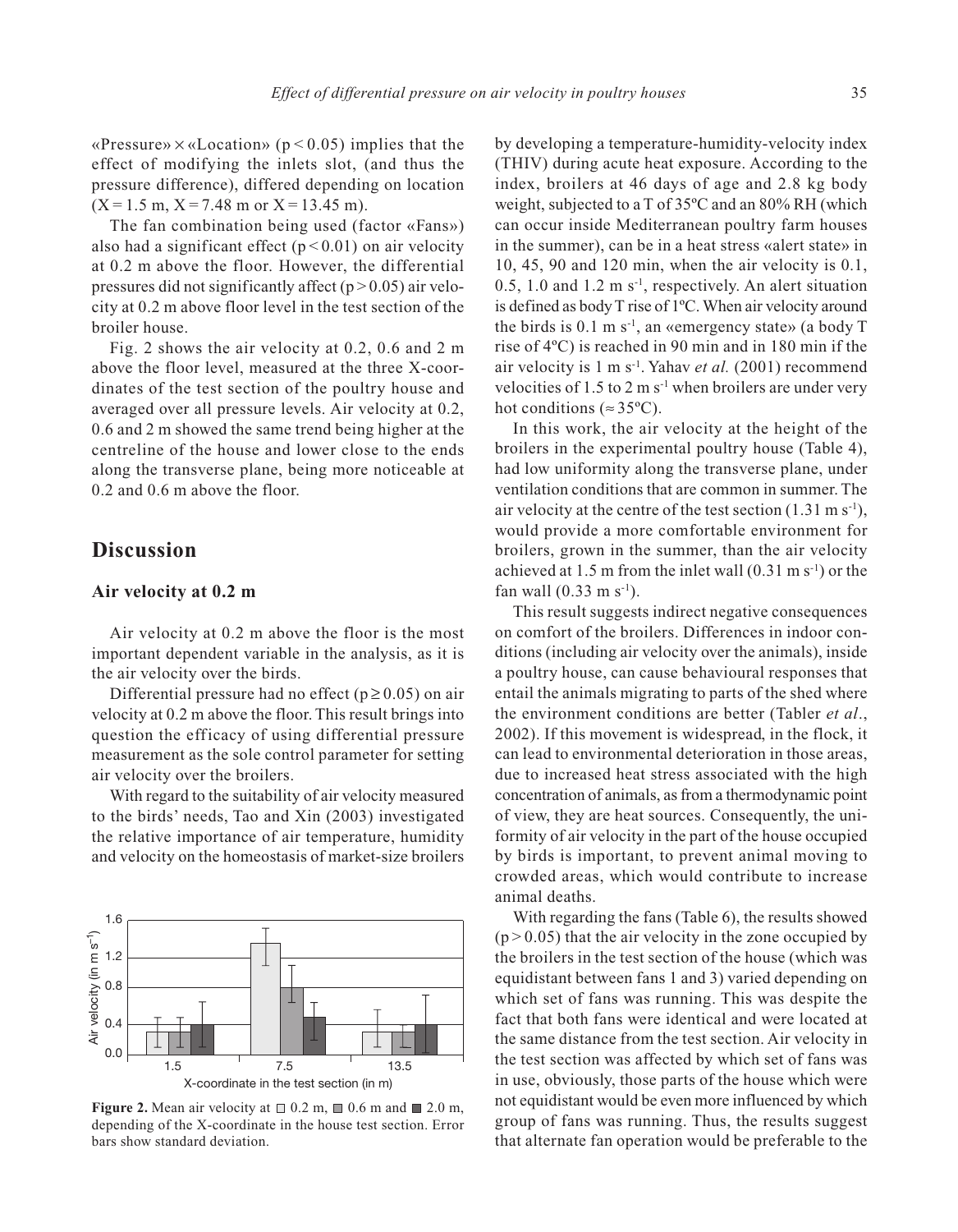constant operation of a specific set of fans. The constant operation of a specific fan set would give low air velocity uniformity in the occupied zone, and cause bad air quality in specific zones of the house. However, running all the fans simultaneously, instead of alternating fan sets could be even more appropriate as ventilation strategy under conditions of heat stress as increasing ventilation flow at the house would decrease indoor air T and humidity and would probably increase air velocity at the level of the birds.

#### **Air velocity at 0.6 m**

Traditionally, air velocity in commercial poultry houses has not been measured at broilers' level which is the relevant zone to evaluate bird thermal comfort, but at higher levels above the floor (about 0.6 m). This is due to the difficulty of measuring air velocity in the proximity of the animals. In this work, air velocity at 0.6 m was not uniform along the transverse plane (Fig. 2). This was the same trend as the air velocity at 0.2 m  $(R^2 = 0.97)$ .

#### **Air velocity at 2 m**

Air velocity at 2 m was significantly ( $p < 0.05$ ) affected by location ( $p < 0.05$ ). All the factors pressure and fans and the interactions had no effect ( $p \ge 0.05$ ) on air velocity at 2 m.

### **Conclusions**

The following conclusions may be drawn from this work:

1. Differential pressure between indoor and outdoor air at 20, 30, 38 and 45 Pa had no effect on air velocity at the height of the broiler chickens (0.2 m above floor). This result brings into question the efficacy of using differential pressure measurement as the sole control parameter of air velocity over the animals.

2. Air velocity at 0.2 m in the centre of the test section of the poultry house was significantly higher than 1.5 m from the inlet wall or fan wall  $(1.31 \text{ m s}^{-1})$ compared with  $0.31$  and  $0.33$  m s<sup>-1</sup>), independently of pressure differences between the indoor and outdoor air. Air velocity at 0.6 m along the transverse axis of the test section of the house varied significantly, in a similar way.

3. The fan combination being used (fans 1, 4 and 7, and fans 3, 6 and 9) also had a significant effect on air velocity at 0.2 m. Alternating fan operation is preferable to the constant operation of a specific fan set.

4. The ventilation system design and the way it is operated in summer, is not appropriate for poultry farms located in hot, humid climates, as it does not provide high and uniform air velocities at the level of the broiler chickens which is necessary to relieve bird heat stress. Running all fans simultaneously, instead of alternating fan sets could be a better ventilation strategy under conditions of heat stress.

# **References**

- BJERG B., SVIDT K., ZHANG G., MORSING S., 2000. The effects of pen partitions and thermal pig simulators on airflow in a livestock test room. J Agric Engng Res 77(3), 317-326.
- BJERG B., SVIDT K., ZHANG G., MORSING S., JOHN-SEN J.O., 2002. Modelling of air inlets in CFD prediction of airflow in ventilated animal houses. Comput Electron Agric 34, 223-235.
- BLANES V., PEDERSEN S., 2005. Ventilation flow in pig houses measured and calculated by carbon dioxide, moisture and heat balance equations. Biosyst Eng 92(4), 483-493.
- DOZIER W.A., LOTT B.D., BRANTON S. L., 2005. Growth responses of male broilers subjected to increasing air velocities at high ambient temperatures and a high dew point. Poultry Sci 84(6), 962-966.
- GUIJARRO E., DUQUE J., BLANES V., TORRES A., 2004. A computerized instrumentation system for environmental measurements in poultry housing. Proc. AgEng2004 International Conference, Leuven, Belgium, Sept 12-15, Paper no. 266.
- HARRAL B.B., BOON C.R., 1997. Comparison of predicted and measured air flow patterns in a mechanically ventilated livestock building without animals. J Agric Engng Res 66(3), 221-228.
- LOTT B.D., SIMMONS J.D., MAY J.D., 1998. Air velocity and high temperature effects on broiler performance. Poultry Sci 77(3), 391-393.
- OMEGA ENGINEERING INC., 2004. Available in http:// www.omega.com. [30 October, 2006].
- SAS, 1998. SAS user's guide: Statistics. Version 6.12. SAS Inst. Inc. Cary, NC.
- SCHAUBERGER G., PIRINGER M., PETZ E., 2000. Steady-state balance model to calculate the indoor climate of livestock buildings, demonstrated for finishing pigs. Int J Biometeorol 43, 154-162.